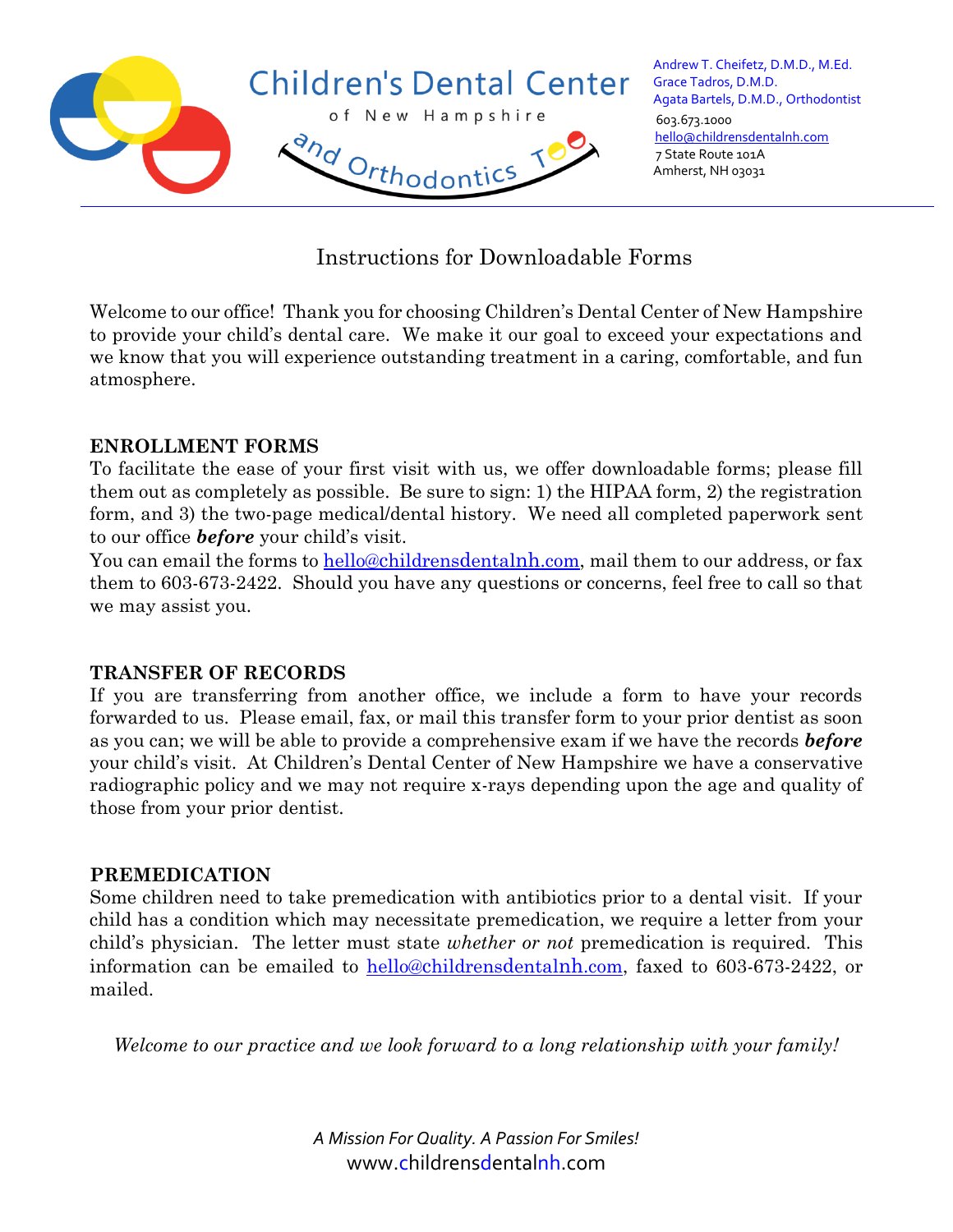## **Children's Dental Center of New Hampshire and Orthodontics Too**



|                                                                                                  | <b>CHILD'S REGISTRATION</b>                                                                                                                                                                                                                                                                                                                                                                                                                                                                                            |  |  |  |
|--------------------------------------------------------------------------------------------------|------------------------------------------------------------------------------------------------------------------------------------------------------------------------------------------------------------------------------------------------------------------------------------------------------------------------------------------------------------------------------------------------------------------------------------------------------------------------------------------------------------------------|--|--|--|
|                                                                                                  |                                                                                                                                                                                                                                                                                                                                                                                                                                                                                                                        |  |  |  |
| Patient Name: First<br>Middle<br>$\overline{\mathsf{Last}}$                                      |                                                                                                                                                                                                                                                                                                                                                                                                                                                                                                                        |  |  |  |
| Patient lives with: □ Both Parents □ Mother □ Father □ Other: ___________________ Gender: □ Male | $\Box$ Female                                                                                                                                                                                                                                                                                                                                                                                                                                                                                                          |  |  |  |
| Father's Name: ____________                                                                      | <b>Mother's Name:</b><br>First                                                                                                                                                                                                                                                                                                                                                                                                                                                                                         |  |  |  |
| Middle<br>First <b>First</b><br>Last                                                             | Middle<br>Last                                                                                                                                                                                                                                                                                                                                                                                                                                                                                                         |  |  |  |
|                                                                                                  |                                                                                                                                                                                                                                                                                                                                                                                                                                                                                                                        |  |  |  |
|                                                                                                  |                                                                                                                                                                                                                                                                                                                                                                                                                                                                                                                        |  |  |  |
|                                                                                                  | D.O.B.: Social Security #: 10.0.B.: 10.0.B.: Social Security #:                                                                                                                                                                                                                                                                                                                                                                                                                                                        |  |  |  |
|                                                                                                  |                                                                                                                                                                                                                                                                                                                                                                                                                                                                                                                        |  |  |  |
|                                                                                                  |                                                                                                                                                                                                                                                                                                                                                                                                                                                                                                                        |  |  |  |
|                                                                                                  |                                                                                                                                                                                                                                                                                                                                                                                                                                                                                                                        |  |  |  |
|                                                                                                  |                                                                                                                                                                                                                                                                                                                                                                                                                                                                                                                        |  |  |  |
|                                                                                                  |                                                                                                                                                                                                                                                                                                                                                                                                                                                                                                                        |  |  |  |
| the contract of the contract of the contract of the contract of the contract of the contract of  |                                                                                                                                                                                                                                                                                                                                                                                                                                                                                                                        |  |  |  |
|                                                                                                  |                                                                                                                                                                                                                                                                                                                                                                                                                                                                                                                        |  |  |  |
|                                                                                                  | DENTAL INSURANCE INFORMATION                                                                                                                                                                                                                                                                                                                                                                                                                                                                                           |  |  |  |
| PRIMARY DENTAL INSURANCE                                                                         | SECONDARY DENTAL INSURANCE                                                                                                                                                                                                                                                                                                                                                                                                                                                                                             |  |  |  |
|                                                                                                  |                                                                                                                                                                                                                                                                                                                                                                                                                                                                                                                        |  |  |  |
|                                                                                                  |                                                                                                                                                                                                                                                                                                                                                                                                                                                                                                                        |  |  |  |
|                                                                                                  |                                                                                                                                                                                                                                                                                                                                                                                                                                                                                                                        |  |  |  |
|                                                                                                  |                                                                                                                                                                                                                                                                                                                                                                                                                                                                                                                        |  |  |  |
|                                                                                                  | the control of the control of the control of the control of the control of the control of                                                                                                                                                                                                                                                                                                                                                                                                                              |  |  |  |
|                                                                                                  |                                                                                                                                                                                                                                                                                                                                                                                                                                                                                                                        |  |  |  |
|                                                                                                  |                                                                                                                                                                                                                                                                                                                                                                                                                                                                                                                        |  |  |  |
|                                                                                                  | As a courtesy to our patients and to ease the billing process for you, we accept assignment of benefits from your insurance carrier. As<br>we deal with your insurance on your behalf, carriers require that we keep your signature on file. Please sign both statements below.<br>I reviewed the treatment plan(s) and I authorize the release of any information relating to the claim(s).<br>I hereby authorize direct payment to the above named dentists of the group insurance benefits otherwise payable to me. |  |  |  |
|                                                                                                  |                                                                                                                                                                                                                                                                                                                                                                                                                                                                                                                        |  |  |  |
|                                                                                                  | X<br>Signature of insured parent / guardian                                                                                                                                                                                                                                                                                                                                                                                                                                                                            |  |  |  |
|                                                                                                  |                                                                                                                                                                                                                                                                                                                                                                                                                                                                                                                        |  |  |  |
|                                                                                                  | Payment in full is required at the time of the treatment. The parent who accompanies the child to our office is responsible for payment<br>at the time of service. All office correspondence will be addressed to the child's place of residence. It is important that you keep our<br>office aware of changes in your address, phone numbers, and insurance status. By signing below you understand our office's policies.                                                                                            |  |  |  |
| X.<br><u> 1989 - Andrea Barbara, amerikan personal (h. 1989).</u>                                |                                                                                                                                                                                                                                                                                                                                                                                                                                                                                                                        |  |  |  |

Signature of parent / guardian and the control of the Relationship to patient and the control of patient Date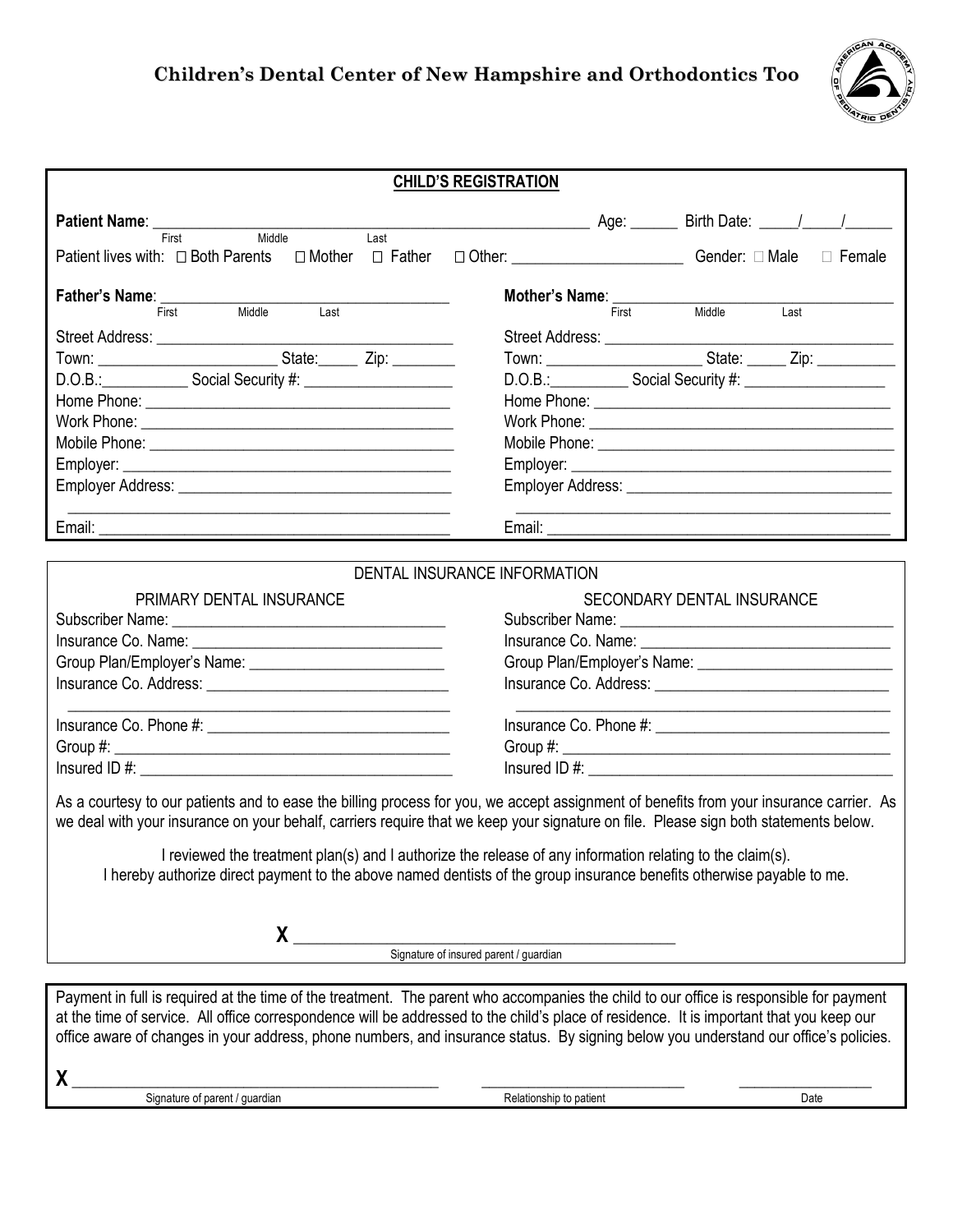



| <b>CHILD'S HEALTH HISTORY</b>                                                                                                                                                                                                                                                                                                                                           |                                                                                                                                                                                                                                |                                      |
|-------------------------------------------------------------------------------------------------------------------------------------------------------------------------------------------------------------------------------------------------------------------------------------------------------------------------------------------------------------------------|--------------------------------------------------------------------------------------------------------------------------------------------------------------------------------------------------------------------------------|--------------------------------------|
|                                                                                                                                                                                                                                                                                                                                                                         |                                                                                                                                                                                                                                |                                      |
|                                                                                                                                                                                                                                                                                                                                                                         |                                                                                                                                                                                                                                |                                      |
|                                                                                                                                                                                                                                                                                                                                                                         |                                                                                                                                                                                                                                |                                      |
| $\bullet$ Is this your child's first visit to the dentist? $\Box$ Yes $\Box$ No                                                                                                                                                                                                                                                                                         |                                                                                                                                                                                                                                |                                      |
|                                                                                                                                                                                                                                                                                                                                                                         |                                                                                                                                                                                                                                |                                      |
| Has your child ever had dental x-rays? $\Box$ Yes $\Box$ No If yes, Date: $\Box$                                                                                                                                                                                                                                                                                        |                                                                                                                                                                                                                                |                                      |
|                                                                                                                                                                                                                                                                                                                                                                         |                                                                                                                                                                                                                                |                                      |
|                                                                                                                                                                                                                                                                                                                                                                         |                                                                                                                                                                                                                                |                                      |
|                                                                                                                                                                                                                                                                                                                                                                         |                                                                                                                                                                                                                                |                                      |
|                                                                                                                                                                                                                                                                                                                                                                         |                                                                                                                                                                                                                                |                                      |
|                                                                                                                                                                                                                                                                                                                                                                         |                                                                                                                                                                                                                                |                                      |
|                                                                                                                                                                                                                                                                                                                                                                         | <b>MEDICAL HISTORY</b>                                                                                                                                                                                                         |                                      |
|                                                                                                                                                                                                                                                                                                                                                                         |                                                                                                                                                                                                                                | Date of last physical: \[\sqrtdgg \] |
|                                                                                                                                                                                                                                                                                                                                                                         |                                                                                                                                                                                                                                |                                      |
|                                                                                                                                                                                                                                                                                                                                                                         |                                                                                                                                                                                                                                |                                      |
|                                                                                                                                                                                                                                                                                                                                                                         |                                                                                                                                                                                                                                | $\square$ No                         |
|                                                                                                                                                                                                                                                                                                                                                                         |                                                                                                                                                                                                                                |                                      |
|                                                                                                                                                                                                                                                                                                                                                                         | List medications: List medications: List medications: List medications: List medications: List medications: List medications: List medications: List medications: List medications: List medications: List medications: List m |                                      |
|                                                                                                                                                                                                                                                                                                                                                                         |                                                                                                                                                                                                                                |                                      |
|                                                                                                                                                                                                                                                                                                                                                                         |                                                                                                                                                                                                                                |                                      |
|                                                                                                                                                                                                                                                                                                                                                                         |                                                                                                                                                                                                                                |                                      |
|                                                                                                                                                                                                                                                                                                                                                                         |                                                                                                                                                                                                                                |                                      |
|                                                                                                                                                                                                                                                                                                                                                                         |                                                                                                                                                                                                                                |                                      |
|                                                                                                                                                                                                                                                                                                                                                                         | PLEASE CHECK YES OR NO REGARDING YOUR CHILD'S HISTORY OF ANY OF THE FOLLOWING:                                                                                                                                                 |                                      |
| <b>YES NO</b><br>$\Box$                                                                                                                                                                                                                                                                                                                                                 | YES NO                                                                                                                                                                                                                         | <b>YES NO</b>                        |
| $\Box$ Allergies to Medications<br>$\Box$                                                                                                                                                                                                                                                                                                                               | □ □ Child Abuse (physical or sexual) □ □ Heart Murmur                                                                                                                                                                          |                                      |
| □ Asthma / Airway Issues                                                                                                                                                                                                                                                                                                                                                | □ □ Cleft Lip / Palate                                                                                                                                                                                                         | □ □ Hyperactivity [AD(H)D]           |
| $\Box$<br>□ Birth Defects<br>$\Box$                                                                                                                                                                                                                                                                                                                                     | □ Autism / ASD □ □ □ Convulsions / Seizures □ □ □ Intellectual Disability<br>$\Box$ Diabetes<br>□                                                                                                                              | □ Latex Allergy<br>□                 |
| □ Bruising Easily/Excessive Bleeding<br>□                                                                                                                                                                                                                                                                                                                               | □ Gastrointestinal Disorders<br>□                                                                                                                                                                                              | □ Premature Birth<br>О               |
| □ Cancer or Malignancies<br>⊔                                                                                                                                                                                                                                                                                                                                           | □ Growth / Development Problems<br>□                                                                                                                                                                                           | □ Sensory Disorder<br>□              |
| • Is your child in good health? $\Box$ Yes $\Box$ No • Are your child's immunizations current? $\Box$ Yes<br>• Is your child taking any medications? $\Box$ Yes $\Box$ No<br>• Has your child been hospitalized or had surgery? $\Box$ Yes $\Box$ No<br>• Does your child have reactions or allergies to any medications? $\Box$ Yes $\Box$ No<br>□ Celiac Disease<br>□ | □ Hearing / Speech Problems<br>□                                                                                                                                                                                               | □                                    |

●Please make us aware of current medical issues including medications, pending surgery, recent injuries, or any other information we should know about your child: \_\_\_\_\_\_\_\_\_\_\_\_\_\_\_\_\_\_\_\_\_\_\_\_\_\_\_\_\_\_\_\_\_\_\_\_\_\_\_\_\_\_\_\_\_\_\_\_\_\_\_\_\_\_\_\_\_\_\_\_\_\_\_\_\_\_\_\_\_\_\_\_\_\_\_\_\_\_\_\_\_\_\_\_\_\_\_\_\_\_\_\_\_\_\_\_\_\_\_\_\_\_\_\_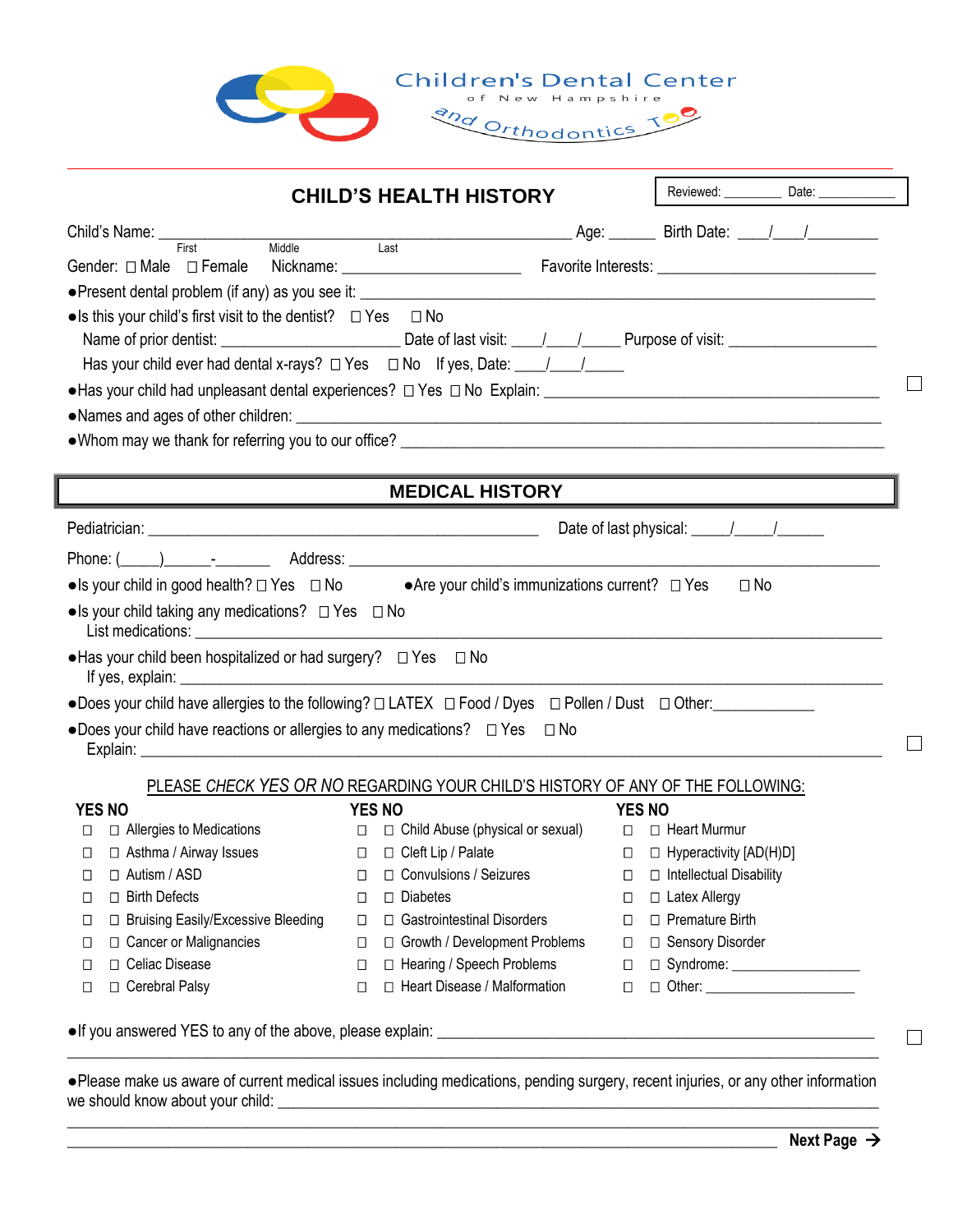| <b>DENTAL HEALTH HISTORY</b>                                                                                                                                                                                                          |
|---------------------------------------------------------------------------------------------------------------------------------------------------------------------------------------------------------------------------------------|
|                                                                                                                                                                                                                                       |
| • When does your child brush (check all that apply)? $\Box$ A.M. $\Box$ P.M. $\Box$ After snacking / eating<br>- Do you or your child use dental floss in cleaning his/her teeth? $\Box$ Yes $\Box$ No                                |
| .Does your child receive fluoride in any of the following forms?<br>- Water supply (either well or town water): $\Box$ Yes $\Box$ No $\Box$ Don't Know<br>- Toothpaste: □ Yes □ No                                                    |
| • Please let us know if your child has any oral habits: $\Box$ Bottle or sippy cup usage $\Box$ Thumb / Finger sucking<br>$\Box$ Pacifier<br>□ Mouth breathing □ Teeth Grinding<br>$\Box$ Lip sucking                                 |
| • Your child was nursed until age: _____________<br>• Your child was bottle fed until age:                                                                                                                                            |
| • Has your child had any injuries to the teeth, mouth, or jaws? $\Box$ Yes $\Box$ No                                                                                                                                                  |
|                                                                                                                                                                                                                                       |
| My signature below (as the parent or guardian) authorizes the completion of all agreed upon dental services for my child. In<br>addition, I certify that the above information is complete and accurate, to the best of my knowledge. |
| (Signature of parent / guardian)<br>(Relationship)<br>(Date)                                                                                                                                                                          |

Thank you for filling out this form completely; your cooperation will enable us to help your child more effectively. Our office commits to meeting and exceeding the standards mandated by OSHA, HIPAA, the CDC, and the ADA.

*We appreciate your confidence in choosing our office and we look forward to an ongoing relationship!*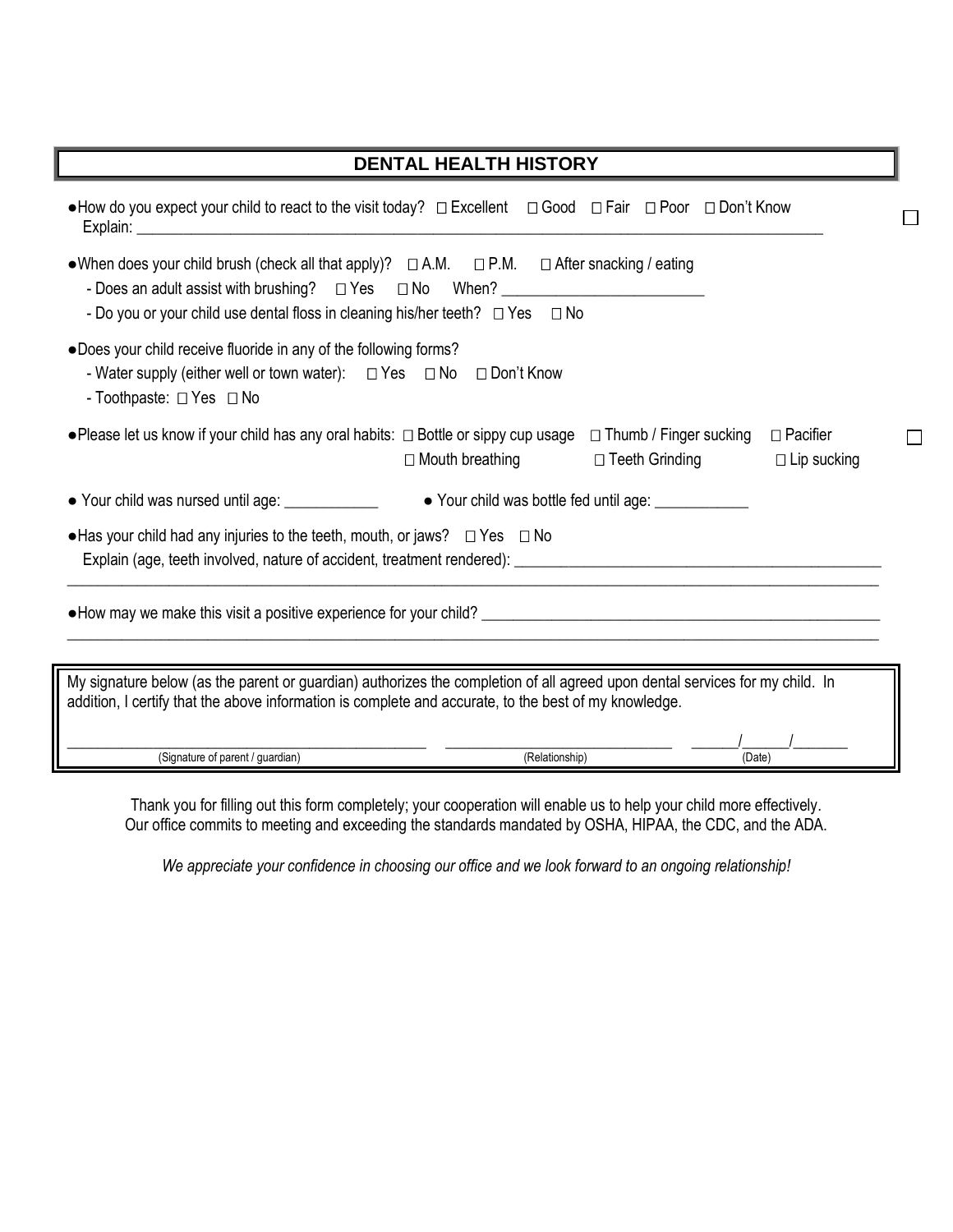

Acknowledgement of Receipt of Notice of Privacy Practices

(You May Refuse to Sign This Acknowledgement)

| $\mathbf I$<br>Printed name of Parent/Guardian | received a copy of this office's Notice of Privacy Practices. |  |  |  |  |  |  |
|------------------------------------------------|---------------------------------------------------------------|--|--|--|--|--|--|
|                                                | Please print the names of each child:                         |  |  |  |  |  |  |
|                                                |                                                               |  |  |  |  |  |  |
|                                                |                                                               |  |  |  |  |  |  |
| Signature Parent/guardian                      | Date                                                          |  |  |  |  |  |  |
|                                                |                                                               |  |  |  |  |  |  |
|                                                |                                                               |  |  |  |  |  |  |
| For Office Use Only                            |                                                               |  |  |  |  |  |  |

We attempted to obtain written acknowledgement of receipt of our Notice of Privacy Practices, but acknowledgement could not be obtained because:

- $\square$  Individual refused to sign
- $\square$  Communications barriers prohibited obtaining the acknowledgement
- An emergency situation prevented us from obtaining acknowledgement
- Other (Please Specify)

*A Mission For Quality. A Passion For Smiles!* www.childrensdentalnh.com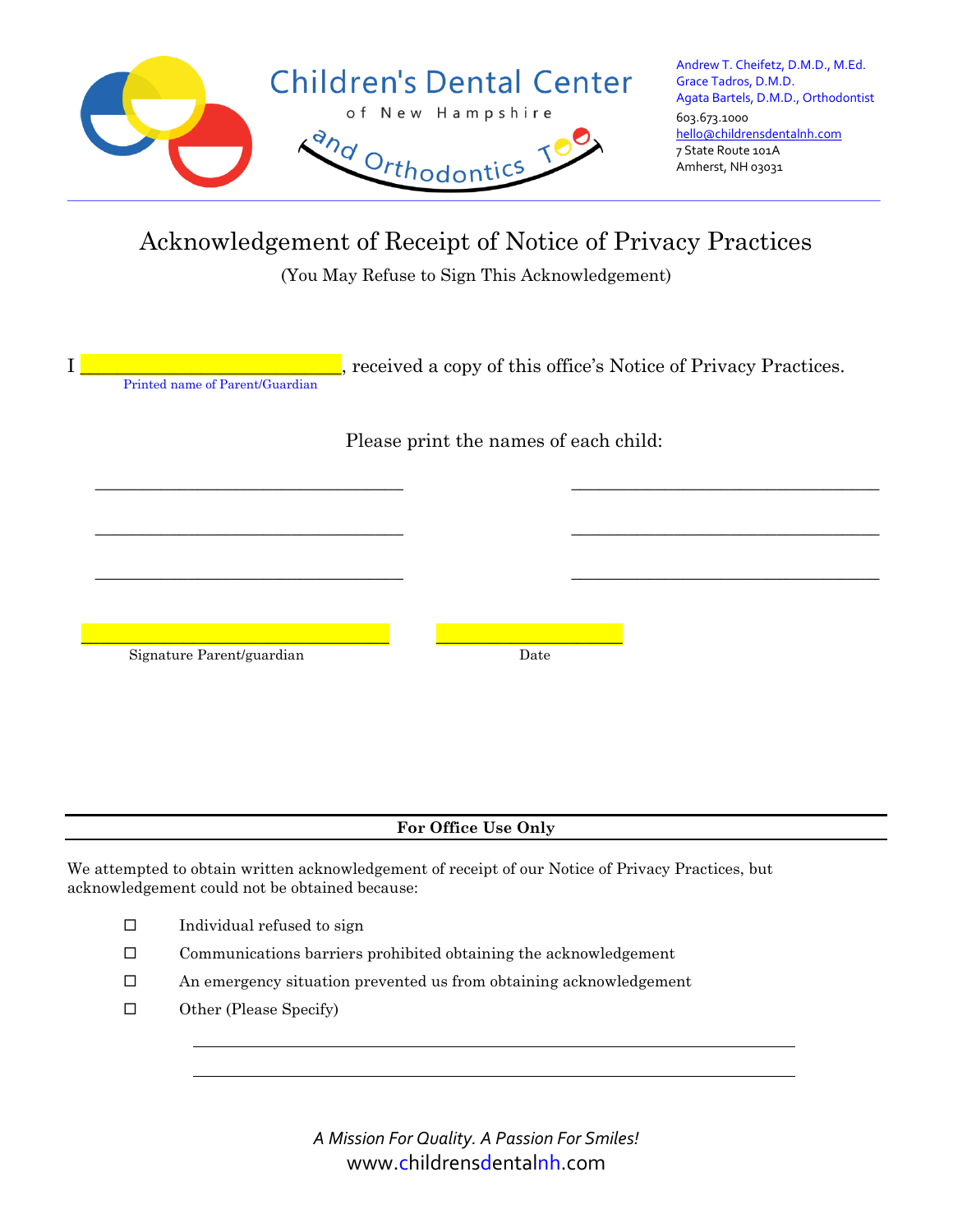

# **Financial Provisions**

We at Children's Dental Center of New Hampshire are proud to be part of a team whose primary mission is to deliver the finest and most comprehensive dental care available. In addition, we are dedicated to making top-quality care as cost-effective as possible.

*So that you understand what amount you must pay at the visit, we provide a treatment plan for any work your child may need. This plan clearly illustrates your expected portion for each visit. Payment is required at the time treatment is rendered.* 

To assist you with your child's healthcare investment we provide several payment options:

- 1. **Cash** includes personal checks and money orders
- 2. **Credit Card** American Express, Visa, MasterCard and Discover.
- 3. You may also pay your balance online by visiting our web page at [www.childrensdentalnh.com](file://///server2020/CDC%20Docs/Office%20Mgr/Lost%20Files%20(Delete%20if%20not%20used)%201-2020/www.childrensdentalnh.com) , click on the **Red** Pay Now Button.
- 4. **Financing** As another alternative we offer an option for you to make your payments over time.

*CareCredit*: [www.carecredit.com](http://www.carecredit.com/)

Offers low monthly payment options.

#### **Dental Insurance**

As you may realize, dental insurance benefits are often difficult to understand. We do not have a contract with your insurance company, only you do. We are not responsible for what benefits they pay on a claim. We can only assist you in estimating your portion of the cost of treatment and we cannot guarantee what your insurance will do with each claim.

Our staff is happy to assist you with your insurance questions, so please ask.

We appreciate the confidence you place in our office for your family's dental care and we look forward to seeing you at your visit!

> *A Mission For Quality. A Passion For Smiles!* www.childrensdentalnh.com